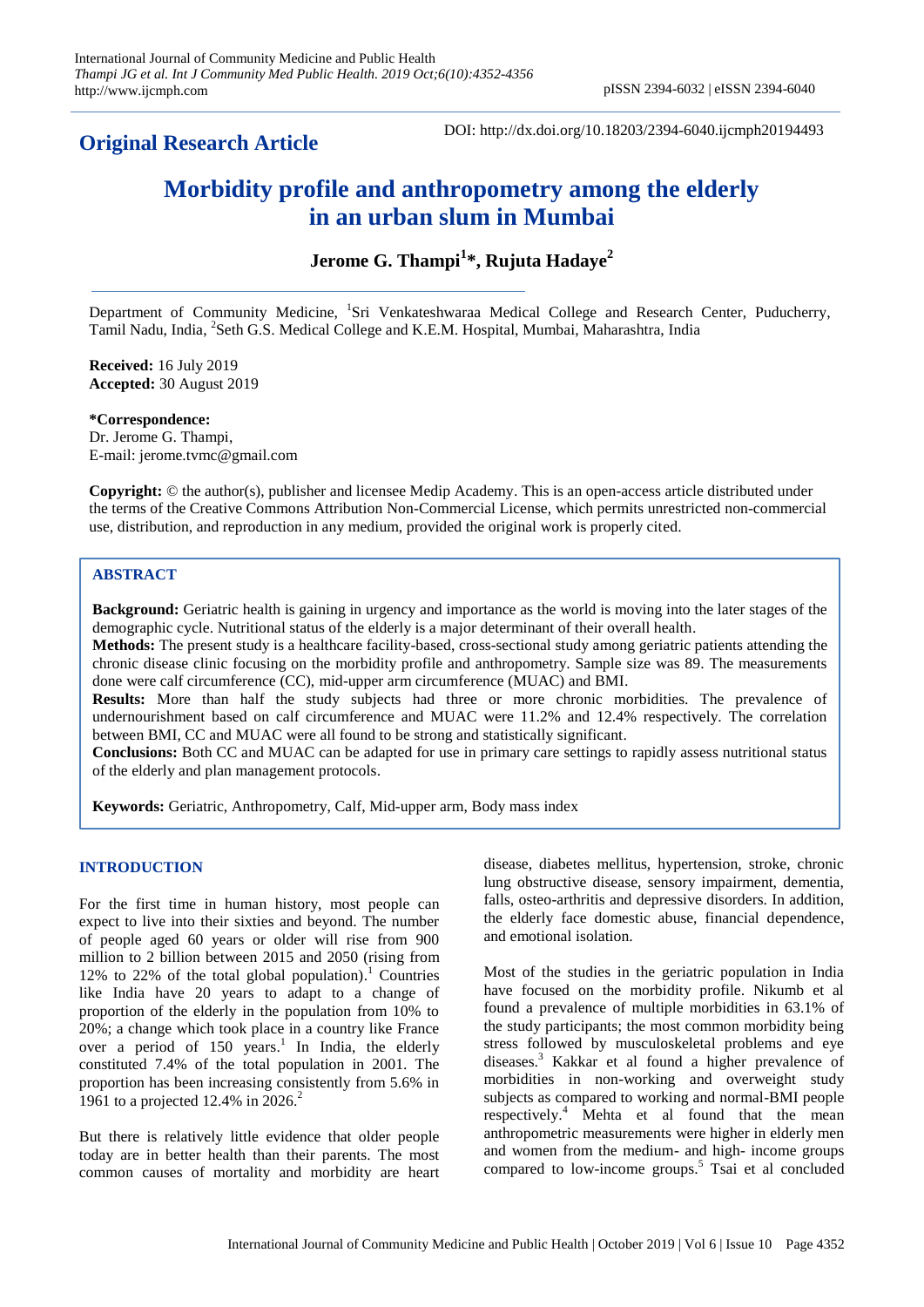that calf circumference and mid—arm circumference should be given more importance in designing geriatric health and nutritional assessment scales. 6

The present study was conducted in a slum area in Mumbai with the aim to characterise the elderly population in the urban field practice area of the affiliated institution.

### *Objectives*

The objective of this study is to assess the morbidity profile and personal habits of the geriatric patients and to measure the anthropometric parameters of the geriatric patients.

# **METHODS**

The present study was a cross sectional study. The study population was geriatric patients living in an urban slum in the metropolitan city of Mumbai. Patients aged 60 years and above, attending the chronic disease outpatient clinic in the urban health training centre over a three month period between January and March of 2017 were selected for participation in the study. Exclusion criterion was having any spinal or posture deformities. The sample size was calculated based on 5% alpha error, 10% absolute precision and 95% confidence intervals. Based on a previous study, 63.1% of the geriatric patients have multiple morbidities.<sup>3</sup> Taking that into account, the sample size was estimated to be 89 using Open Epi.

The health centre has a twice-weekly chronic disease outpatient clinic. The clinic serves primarily a geriatric population. It caters to around 35 geriatric patients per day for two days (Wednesday and Thursday) every week. On the days of the geriatric clinic, every third patient was recruited using a random approach into the study for an average of 10 patients per day. This was continued till the required sample was studied. The study procedure was explained to the study participants by the investigator in the local languages (Marathi or Hindi). Informed written consent in the local language was obtained from the study participants. A pre-tested, semi-structured questionnaire was administered by the investigator in the local language. The questionnaire contained variables such as age, gender, education, occupation, income, medical history and habitual history. Anthropometric data such as height, weight, mid-upper arm circumference and calf circumference were measured by the interviewer.

The data was entered in MS Excel and analysed using R version 3.5.3. Numerical variables were summarized using means with standard deviations or medians with interquartile ranges wherever applicable. Categorical variables were summarized using proportions or percentages. The data was presented using tables and figures. Independent samples t-test and ANOVA was used test significance of numerical variables. Chi square test was used to test categorical variables. The results

were presented with 95% confidence intervals. p value of less than 0.05 was taken to be statistically significant.

#### **RESULTS**

The socio-demographic profile of the study participants is summarized in Table 1.

#### **Table 1: Socio-demographic profile.**

| Socio-demographic features | Mean $\pm SD$ , N $(\% )$ |  |  |
|----------------------------|---------------------------|--|--|
| Age (years)                | $69.4 \pm 7.43$           |  |  |
| Gender                     |                           |  |  |
| Male                       | 61(69)                    |  |  |
| Female                     | 28 (31)                   |  |  |
| <b>Educational status</b>  |                           |  |  |
| Illiterate                 | 54 (60.61)                |  |  |
| Primary school             | 12 (13.48)                |  |  |
| Middle school              | 10 (11.23)                |  |  |
| High school                | 13 (14.6)                 |  |  |
| <b>Ration card</b>         |                           |  |  |
| Yellow                     | 5(5.62)                   |  |  |
| Orange                     | 80 (89.89)                |  |  |
| White                      | 4(4.49)                   |  |  |
| <b>Source of income</b>    |                           |  |  |
| Dependent on others        | 73 (82.02)                |  |  |
| Salary                     | 9(10.11)                  |  |  |
| Pension                    | 7(7.87)                   |  |  |
| <b>Living arrangements</b> |                           |  |  |
| Living alone               | 7(7.87)                   |  |  |
| With spouse                | 6(6.74)                   |  |  |
| Family and children        | 74 (83.15)                |  |  |
| Other relatives            | 2(2.25)                   |  |  |

#### **Table 2: Habitual history of the study population.**

| <b>Habitual history</b>    | N(%)       |
|----------------------------|------------|
| <b>Smoking</b>             |            |
| Non-smokers                | 80 (89.89) |
| Current smokers            | 5(5.62)    |
| Quit smoking               | 4(4.49)    |
| <b>Tobacco chewing</b>     | 37 (41.57) |
| <b>Alcohol consumption</b> | 7(7.87)    |
| <b>Diet</b>                |            |
| Mixed diet                 | 91.01      |
| Vegetarian diet            | 8.99       |
| <b>Physical activity</b>   |            |
| Sedentary                  | 41 (46.07) |
| Adequate activity          | 48 (53.93) |

With regards to habitual history, smoking, chewing tobacco and alcohol use were reported by the study participants. A majority of the study population consumed mixed diet. Their average sleep duration was 6.045 hours, ranging between 4 and 7 hours. The habitual history of the study population is summarized in Table 2.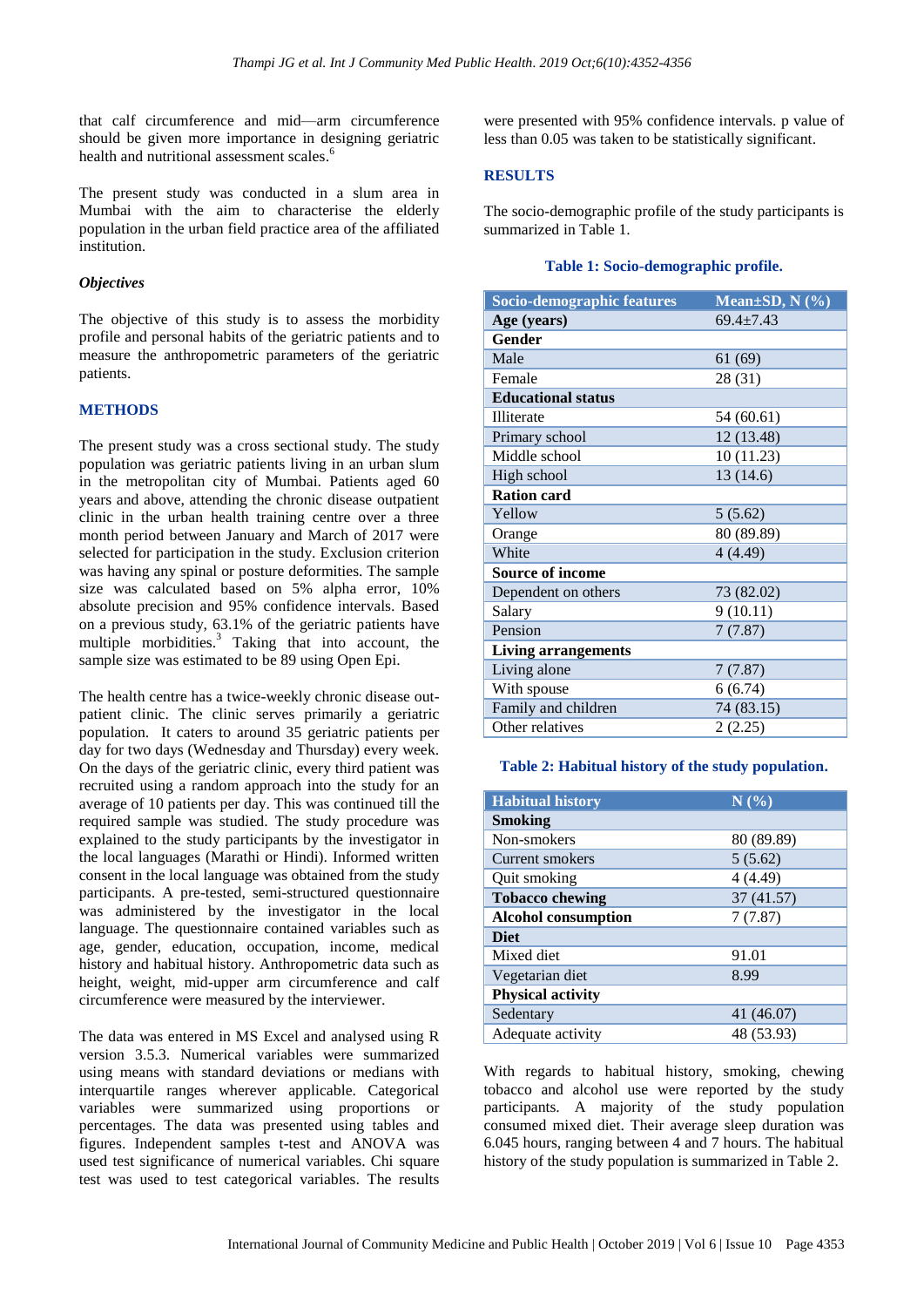#### *Thampi JG et al. Int J Community Med Public Health. 2019 Oct;6(10):4352-4356*





#### **Figure 1: Co-morbidities in geriatric population. Figure 1: Correlations between anthropometric measurements.**

| <b>Anthropometry</b>    | $Mean \pm SD$     | <b>Median (IQR)</b>  | Range          |                |
|-------------------------|-------------------|----------------------|----------------|----------------|
|                         |                   |                      | <b>Minimum</b> | <b>Maximum</b> |
| Height (cm)             | $154.6 \pm 6.59$  | 154 (149, 159)       | 144            | 176            |
| Weight (kg)             | $54.63 \pm 10.89$ | 53 (46,60)           | 35             | 83             |
| <b>BMI</b> ( $kg/m2$ )  | $22.88 \pm 4.39$  | 22.52 (19.37, 25.11) | 15.18          | 35.92          |
| Calf circumference (cm) | $31.13 \pm 3.57$  | 31(28, 33)           | 26             | 39             |
| <b>MUAC</b> (cm)        | $25 \pm 2.89$     | 24(23, 26)           | 19             | 34             |

# **Table 3: Anthropometry of the geriatric population.**

It was found that more than half (54%) of the study population had three or more co-morbidities. The median number of co-morbidities among the geriatric population included in the study was 4 and it ranged from 2 to 6. This indicates the high burden of multiple co-morbidities and the need for management among the geriatric population. Hypertension, diabetes and musculo-skeletal co-morbidities were the most frequently reported. Around 38.2% of the study population had both diabetes as well as hypertension. Among the study population, 59.6% had either diabetes or hypertension. The various comorbidities among the study population are summarized in Figure 1.

The anthropometry of the study population is summarized in Table 3.

With regards to anthropometry, when BMI of 23 kg/m<sup>2</sup> was used as cut-off, 53.9% were classified to be underweight. The prevalence of underweight among men and women were 15.1% and 32.9% respectively. The overall prevalence of undernourished according to calf circumference and MUAC were 11.2% and 12.4% respectively. Calf circumference cut-off was set at 30 cm for males and 27 cm for females. According to calfcircumference measurements, 21.4% of the males and 6.6% of the females were found to be undernourished. The mid-upper arm circumference cut off values for males and females were 23.5 cm and 22 cm respectively. According to MUAC cut-offs, 32.1% of males and 3.3% of females were found to be undernourished. The various anthropometric measures are correlated under Figure 2.

BMI and CC were significantly correlated R=0.75 (95%) CI: 0.647 to 0.831). This correlation is found to be strong. Similarly, BMI and MUAC were significantly correlated R=0.76 (95% C.I: 0.659 to 0.837), which was also strong.

The correlation between BMI and calf circumference in males was not significant, with a correlation coefficient of 0.56. In females, this correlation was stronger with a coefficient of 0.83 and found to be statistically significant. On comparing BMI and mid-upper arm circumference in males, the correlation was significant and stronger with a correlation coefficient of 0.72. This relationship was even stronger among females with a coefficient of 0.82. The agreement between calf circumference and mid-upper arm circumference in males was strong and significant with a correlation coefficient of 0.80. Among females, the agreement was extremely strong with a coefficient of 0.95.

# **DISCUSSION**

The population presently under study was composed largely of illiterate, financially dependent adults with mostly a mixed diet and adequate physical activity.

In the present study, it was found that more than half the population (54%) were suffering from 3 or more morbidities. This proportion was higher than studies such as Khanam et al which reported nearly 20% of the sample suffering from 3 or more morbidities.<sup>7</sup> The most common co-morbidities were hypertension and musculo-skeletal diseases in both the present study and studies such as Khanam et al. $<sup>7</sup>$  Moreover tobacco use was near-universal</sup> at nearly 90%. This proportion was higher than community-based studies such as Thakur et al.<sup>8</sup>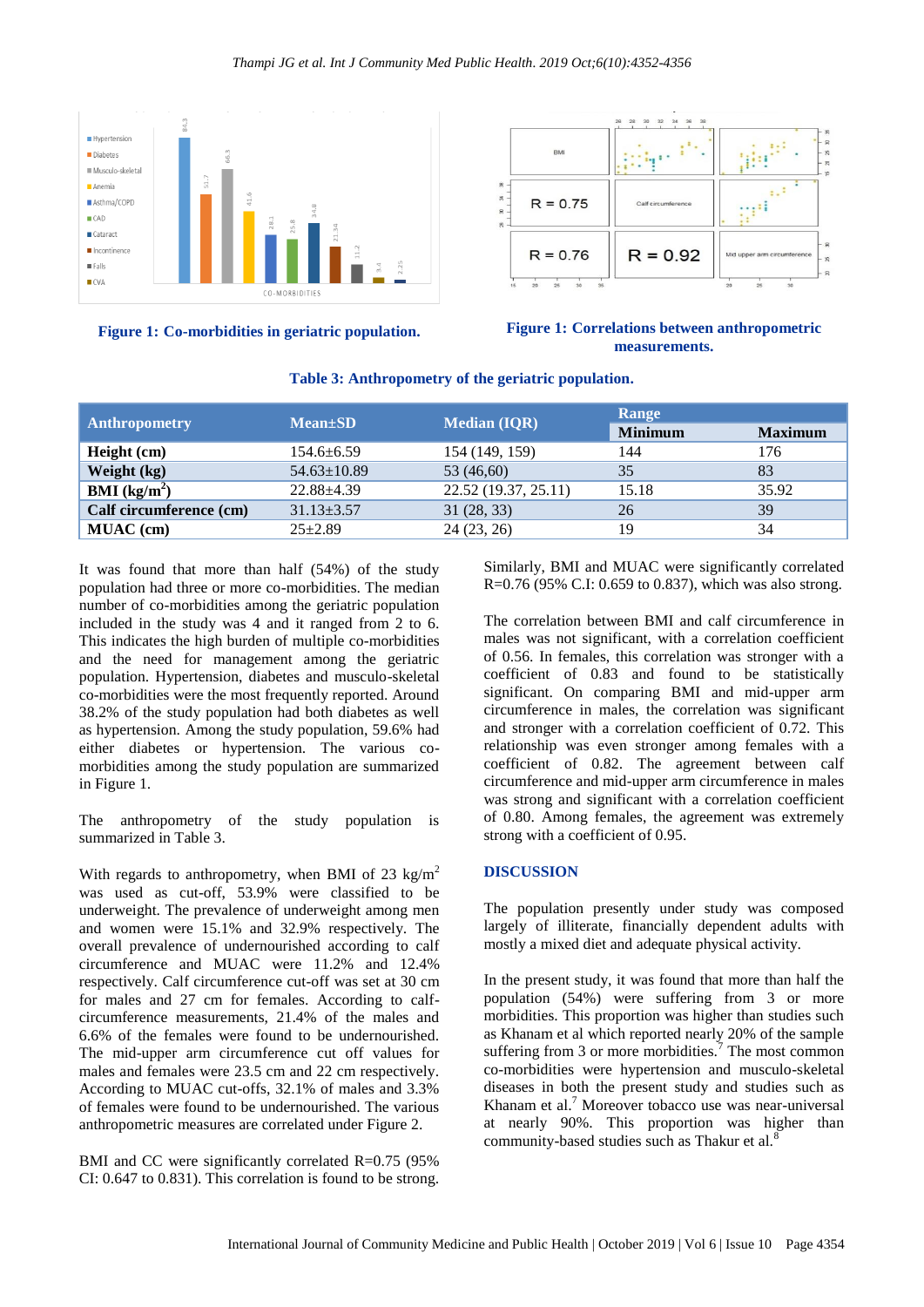The proportion of underweight in the present study based on standards of the body mass index (BMI) was around 54%. Compared to studies such as Kalaiselvi et al and Shanbhag et al, this proportion is quite high. $9,10$  This is due to the use of a higher BMI cut-off of less than 23  $\text{kg/m}^2$  in the present study compared to the less than 18.5  $\text{kg/m}^2$  cut-off used elsewhere. The higher cut-off for BMI has been advocated by studies $11$  which show that survival over time among the elderly will improve with increase in weight.

The proportion of undernourished subjects based on measurements of MUAC was 32% in males and 3.3% in females. Shanbhag et al found these proportions to be around 4% and  $12\%$  respectively.<sup>10</sup> Similarly, based on calf circumference measurements, the present study found 21.4% of males to be undernourished along with 6.6% of the females. This proportion was around 40% and  $18\%$  as per Shanbhag et al.<sup>10</sup> Standardization of guidelines with multi-centric, large-sample studies to straighten out the discrepancies may be indicated.

Compared to Manandhar et al, the participants in the present study had a higher mid-upper arm and calf circumferences.<sup>12</sup> The coefficients of correlation between calf and mid-upper arm circumference in the present study were 0.80 and 0.95 respectively in males and females. Similar strong and significant correlation (0.83 in males and 0.88 in females) were observed by Manandhar et al.<sup>12</sup>

The high correlation between BMI and calf circumference or mid-upper arm circumference strongly suggests that these anthropometric parameters can be used for quick assessment of the nutritional status of the elderly. This facilitates ease of use for the physician as well as risk-free measurement for patients. In a primarycare setting, CC/MUAC may be incorporated into routine assessment. Preferably the calf circumference may not be used in males as it is not significantly correlated with BMI in males. In both the sexes, the mid-upper arm circumference demonstrates strong, significant association with BMI and thus may be used as the measurement of choice. Therefore, it is recommended that mid-upper arm circumference can reliably be used as the single parameter in both the sexes for assessing the nutritional status. Similar to the use of mid-upper arm circumference for assessing the nutritional status of children under the age of 5 years, mid-upper circumference stays relatively stable in adults above the age of 60 years, as was noticed in this study.

# **CONCLUSION**

The findings of the study indicate that simpler parameters such as CC and MUAC can be used to evaluate the anthropometric and nutritional status of elderly persons. This can be quickly done in the primary healthcare facilities by the healthcare professional as part of the comprehensive geriatric assessment. As the primary health centre is being converted into Health and Wellness Centre, such simplification of procedures may be crucial in expediting the process.

# *Limitation*

More studies should be conducted to study this relationship as the present study has a relatively small sample size and was not a community-based study.

*Funding: No funding sources Conflict of interest: None declared Ethical approval: The study was approved by the Institutional Ethics Committee*

# **REFERENCES**

- 1. WHO|10 facts on ageing and the life course. Available at: https://www.who.int/features/ factfiles/ageing/ageing\_facts/en/. Accessed on 1 July 2019.
- 2. Situational Analysis of the Elderly in India. Available at: http://mospi.nic.in/sites/default /files/publication\_reports/elderly\_in\_india.pdf. Accessed on 1 July 2019.
- 3. Bhawalkar JS, Dhone AB, Jethani S, Singru S, Jadhav SL, Adanthaya S. A study of morbidity profile among geriatric population in an urban area. J Evol Med Dental Sci. 2013;2(36):6963-7.
- 4. Kakkar R, Aggarwal P, Kandpal SD, Bansal S. An Epidemiological study to assess morbidity profile among geriatric population in District Dehradun. Indian J Community Health. 2013;25:39–44.
- 5. Mehta P, Shringarpure B. Diet nutrition and health profile of elderly population of urban Baroda. Indian J Public Health. 2000;44(4):124–8.
- 6. Tsai AC-H, Ho C-S, Chang M-C. Populationspecific anthropometric cut-points improve the functionality of the Mini Nutritional Assessment (MNA) in elderly Taiwanese. Asia Pac J Clin Nutr. 2007;16(4):656–62.
- 7. Khanam MA, Streatfield PK, Kabir ZN, Qiu C, Cornelius C, Wahlin Å. Prevalence and patterns of multimorbidity among elderly people in rural Bangladesh: a cross-sectional study. J Health Popul Nutr. 2011;29(4):406–14.
- 8. Thakur R, Banerjee A, Nikumb V. Health problems among the elderly: a cross-sectional study. Ann Med Health Sci Res. 2013;3(1):19–25.
- 9. Kalaiselvi S, Arjumand Y, Jayalakshmy R, Gomathi R, Pruthu T, Palanivel C. Prevalence of undernutrition, associated factors and perceived nutritional status among elderly in a rural area of Puducherry, South India. Arch Gerontol Geriatr. 2016;65:156-60.
- 10. Shanbhag D, Balasubramanya B, Austine J, D'Souza R, Sachdeva R, John J, et al. Nutritional status and functional ability of the elderly in rural area of South India: a cross sectional study. Int J Med Res Prof. 2017;3(1):138-42.